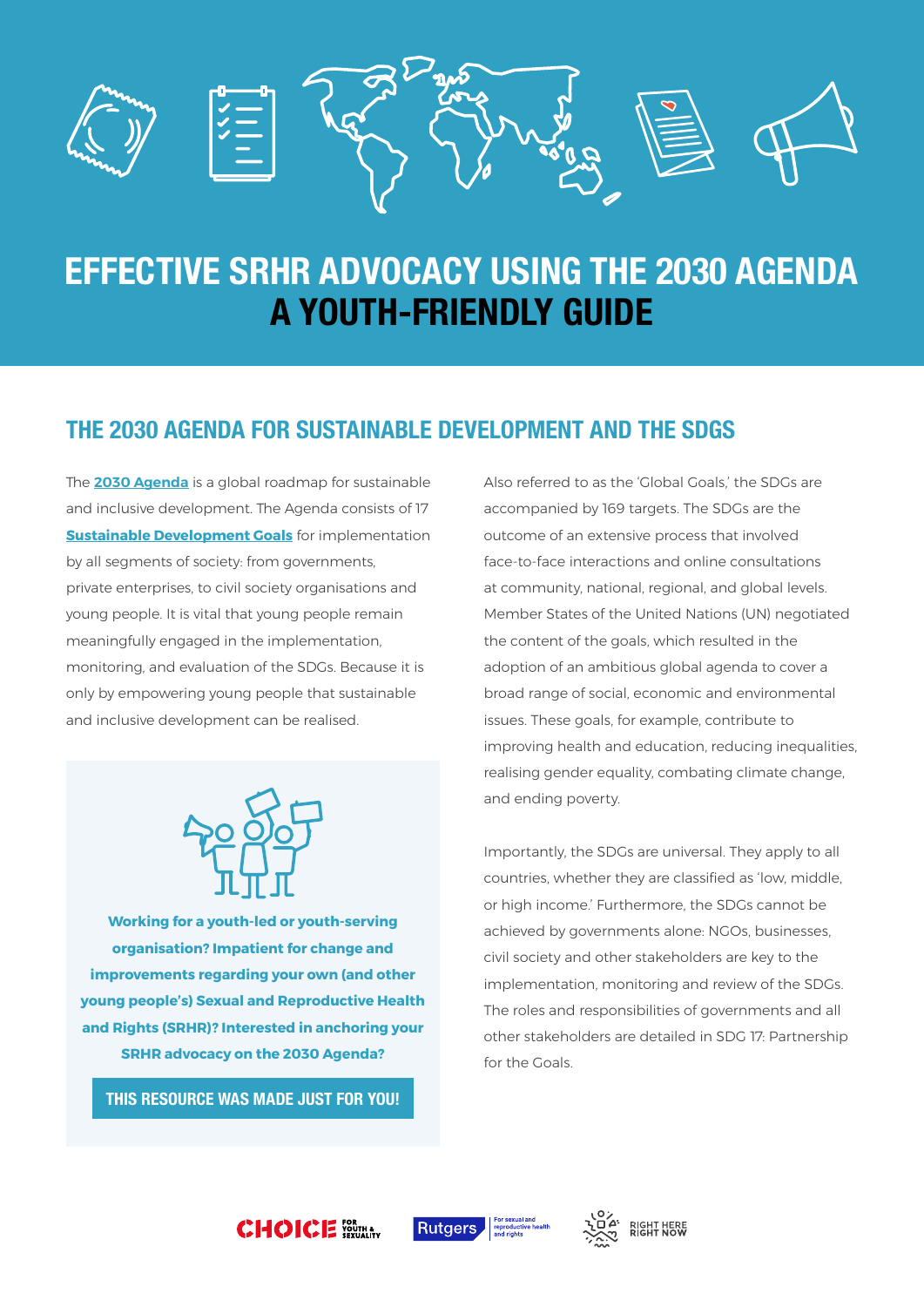# **SRHR-RELATED SDGS**

Sexual and Reproductive Health and Rights (SRHR) are fundamental to realising sustainable development for all. These rights maintain, for example, the freedom to choose if, when and how many children to have, and with whom to have children, as well as the freedom to decide on issues relating to one's own body. The SDGs on Good Health

### **IMPORTANT TARGETS RELATING TO SRHR**

Click the SDG icons to access full list of targets.

#### **ENSURE HEALTHY LIVES AND PROMOTE WELL-BEING FOR ALL AT ALL AGES 3**



**3.7** By 2030 ensure universal access to sexual and reproductive health-care services, including for family planning, information and education, and the integration of [reproductive health into national strategies](https://sustainabledevelopment.un.org/sdg3)  and programmes.

#### **ENSURE INCLUSIVE AND EQUITABLE QUALITY EDUCATION AND PROMOTE LIFELONG LEARNING OPPORTUNITIES FOR ALL 4**

**4.7** By 2030 ensure that all learners acquire the knowledge and skills needed to promote [sustainable development, including, among](https://sustainabledevelopment.un.org/sdg4)  others, through education for sustainable development and sustainable lifestyles, human rights, gender equality, promotion of a culture of peace and non-violence, global citizenship, and appreciation of cultural diversity and of culture's contribution to sustainable development.

and Well-Being (SDG 3), Quality Education (SDG 4), Gender Equality (SDG 5), and Reduced Inequalities (SDG 10), and several of their respective targets address these rights directly. In addition, SRHR can be linked to other goals and targets, such as SDG 6: Clean Water and Sanitation, and SDG 16: on Peaceful and Inclusive Societies.

#### **ACHIEVE GENDER EQUALITY AND EMPOWER ALL WOMEN AND GIRLS 5**

- **5.2** Eliminate all forms of violence against all women and girls in public and private spheres, including trafficking and sexual and other types of exploitation.
- Eliminate all harmful practices, such **5.3** as child, early and forced marriage and female genital mutilation.
- **5.6** Ensure universal access to sexual and reproductive health and reproductive rights as agreed in accordance with the Programme of Action of the International Conference on Population and [Development, and the Beijing Platform for](https://sustainabledevelopment.un.org/sdg5)  Action, and the outcome documents of their review conferences.

#### **REDUCE INEQUALITIES WITHIN AND AMONG COUNTRIES 10**



Ensure equal opportunity and reduce **10.3** inequalities of outcome, including by eliminating discriminatory laws, policies and practices and promoting appropriate [legislation, policies and action in this regard.](https://sustainabledevelopment.un.org/sdg10)

Information extracted from the **[Sustainable Development Knowledge Platform of the United Nations.](https://sustainabledevelopment.un.org/)**

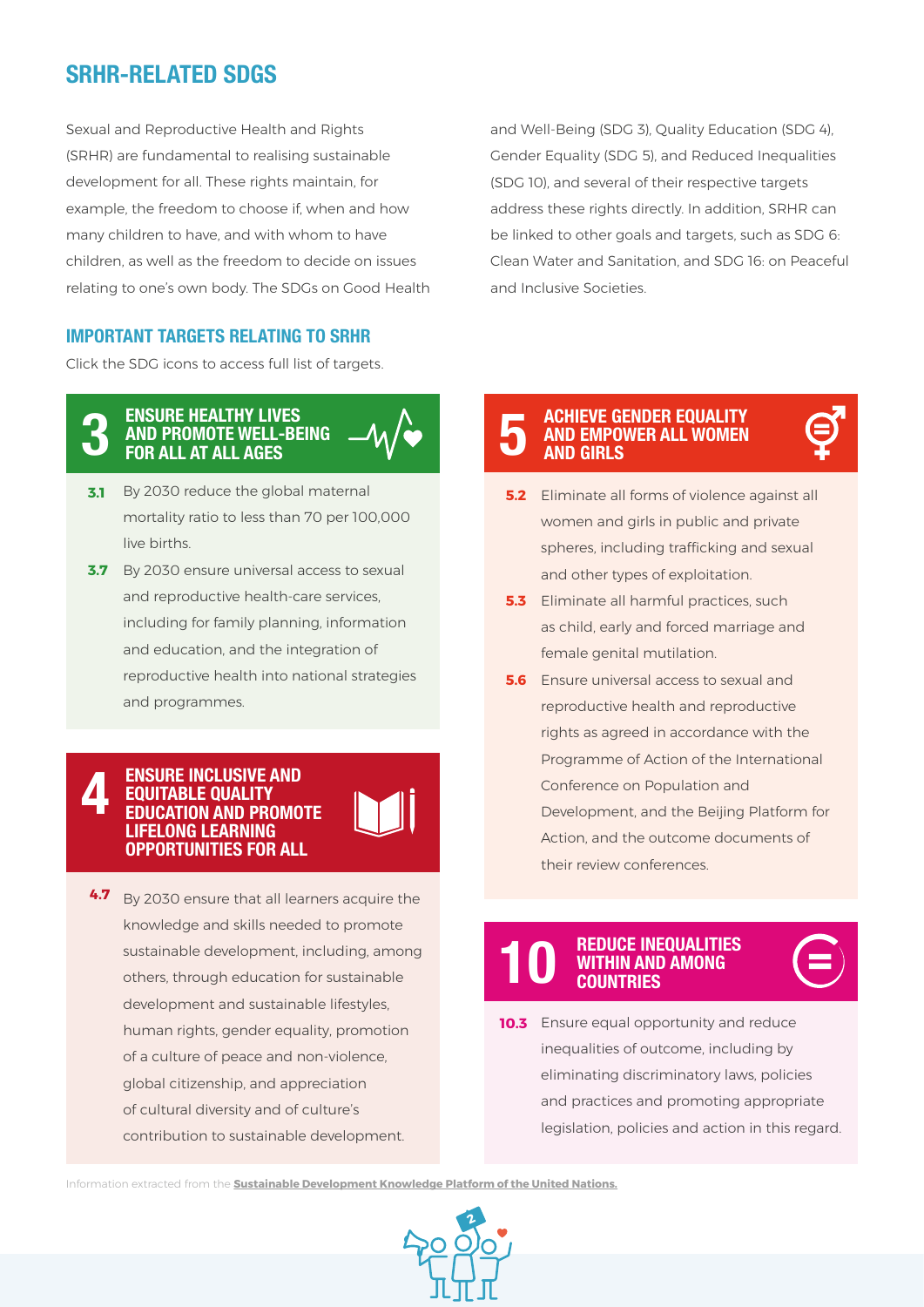## **WHY IS IT IMPORTANT FOR YOUNG PEOPLE TO BE INVOLVED?**

Young people have a fundamental right to co-decide on issues that concern them directly. This right is guaranteed under articles 12 and 13 of the **[Convention](http://www.ohchr.org/en/professionalinterest/pages/crc.aspx)  [on the Rights of the Child \(CRC\)](http://www.ohchr.org/en/professionalinterest/pages/crc.aspx)**, the **[ICPD](https://www.unfpa.org/sites/default/files/event-pdf/PoA_en.pdf)  [Programme of Action](https://www.unfpa.org/sites/default/files/event-pdf/PoA_en.pdf)**, and **[UN Resolution 58/133](http://www.un.org/ga/search/view_doc.asp?symbol=A/RES/58/133)**, amongst others.

While there are no specific SDGs or targets focusing on young people, the 2030 Agenda contains strong commitments to human rights, participation, and non-discrimination. To monitor practice, it also emphasises the need to separate data based on characteristics such as age, gender, etc. The 2030 Agenda provides a very important opportunity for young people, youth-led and youth-serving organisations to advocate for improvements in laws, policies, and programmes that affect young people's lives. International agreements, such as the 2030 Agenda, can have important implications for the day-to-day realities of young people as they provide guidance to government priorities, legal and policy decisions, and budgetary allocation. Unfortunately, young people are often excluded from the spaces where key decisions are being made. As such, the needs and realities of young people are often overlooked in policy-making exercises.

For the 2030 Agenda and its ambitious goals to be realised, it is vital that young people are meaningfully involved in the implementation, monitoring and evaluation of the SDGs, at all levels. Local and national governments should involve young people in determining government priorities and key actions for SDG implementation. And, young people should be given the opportunity to influence discussions in regional and global forums where SDG progress is assessed, gaps are identified, and next steps are discussed. It is important that a diverse and inclusive group of young people are meaningfully involved at all levels to ensure that the 2030 Agenda truly "leaves no one behind".



**TODAY'S GENERATION OF YOUNG PEOPLE IS THE LARGEST THE WORLD HAS EVER KNOWN. YET, THEY RARELY HAVE A SEAT AT THE DECISION-MAKING TABLE.**

**LET'S CHANGE THAT!**

#### **ADVOCACY FOR THE SDGs: ACCOUNTABILITY, MONITOR AND FOLLOW-UP**

To monitor and review how governments are following through with their commitments to the 2030 Agenda, UN Member States have set in place accountability and consultation mechanisms at multiple levels: national, regional, and global. Ways to engage at each level are explained below.

To quantitatively measure progress, a list of **[232](https://unstats.un.org/sdgs/indicators/indicators-list/)  [indicators](https://unstats.un.org/sdgs/indicators/indicators-list/)** is tracked by National Statistical Offices in countries, and by technical UN Agencies (such as WHO, UN Women, UNFPA, UNICEF, etc.). Global progress on the indicators is captured in an **[annual](http://www.un.org/ga/search/view_doc.asp?symbol=E/2017/66&Lang=EN)  [report](http://www.un.org/ga/search/view_doc.asp?symbol=E/2017/66&Lang=EN)** that is presented to the High-Level Political Forum. The **[Inter-Agency and Expert Group](https://unstats.un.org/sdgs/iaeg-sdgs/)** on SDG indicators — which meets a few times a year — is responsible for the constant refinement and development of indicators to improve measurement.

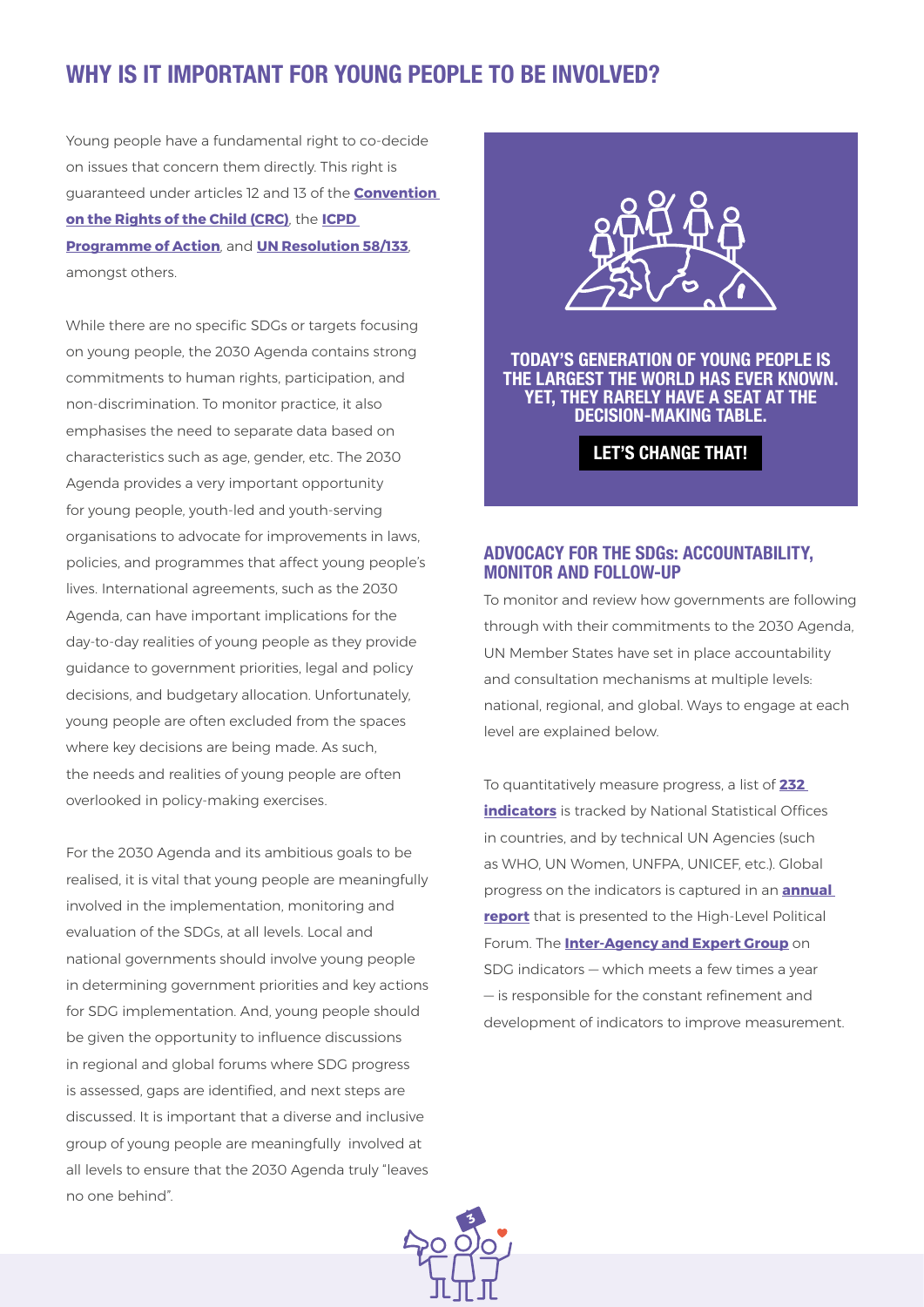# **NATIONAL LEVEL**

Advocacy for implementation, monitoring, review and follow-up of the SDGs starts at national level — with your own government!

Every year, UN Member States can choose to participate in a special process known as the **[Voluntary National Review \(VNR\)](https://sustainabledevelopment.un.org/vnrs/)**. The VNR is a government-driven, national process to assess 'own country' implementation of the SDGs, identify successes, gaps and challenges, and establish priorities for investment and attention. During the first year of the HLPF, 22 countries participated in the VNR; this number doubled in the second year: 43 states.

The VNR process could look quite different across countries: the UN provides little guidance, and governments can decide for themselves on how to conduct a VNR. Participating governments submit a report of about 50 pages around June: before the start of the HLPF. Reports include a review of where a country stands in terms of the SDG targets, and explain how and where its own government sets its priorities to ensure that targets are achieved by 2030. It is meant to be written in consultation with civil society, young people and other stakeholders in country. In countries where the government does not meaningfully consult with others, civil society and young people may choose to write a **[shadow report](https://www.ushrnetwork.org/sites/ushrnetwork.org/files/10_steps_to_writing_a_shadow_report_-_iccpr.pdf)** to show their own analysis of gaps and challenges.

The VNR process is an important opportunity for young people and civil society to take part in the national dialogue on development priorities. Through the VNR, you can influence your government's awareness of gaps and challenges in relation to young people's sexual and reproductive health and rights, and meaningful youth participation. When you effectively link this dialogue to your organisation's/ network's/ platform's advocacy priorities, the VNR can

#### **[WHAT DOES THE 2030 AGENDA SAY ABOUT](http://www.un.org/ga/search/view_doc.asp?symbol=A/RES/70/1&Lang=EN)  THE VOLUNTARY NATIONAL REVIEW?**

- They will be voluntary and country-led.
- They will be open, inclusive, participatory, and transparent for all people. They will support reporting by all relevant stakeholders.
- They will be people-centered, and gendersensitive, is respectful of human rights, and will have a particular focus on the poorest, and those who are most vulnerable and furthest behind.

Information extracted from Paragraph 74 of A/RES/70/1. Transforming our world: the 2030 Agenda for Sustainable Development (UN General Assembly, 2015).

offer opportunities to encourage your government to act on issues that have an impact on you; for instance, investments on comprehensive sexuality education, affordable and quality adolescent sexual and reproductive health services, and access to contraceptives.

The VNR report gives your government possibilities to document best practices and successes related to laws, policies, and programmes that contribute to realising the SDGs. For instance, if your government has recently adopted a strong new adolescent health policy, you may want to advocate for this to be mentioned in the report as well. In this sense, the VNR is not just a space to highlight areas for improvement, but also to showcase areas of success.

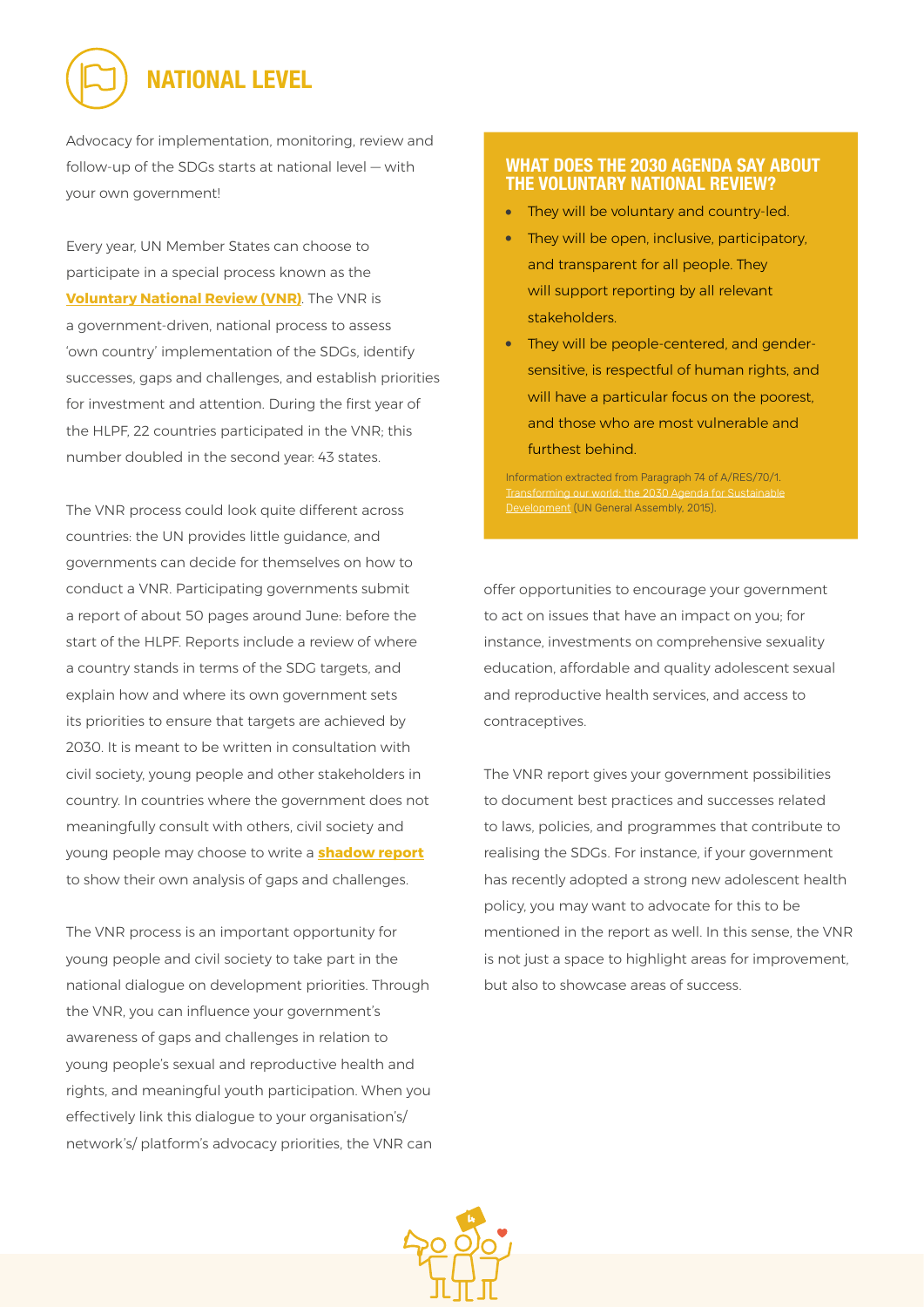

## **HOW CAN YOU GET INVOLVED?**

- Find out which civil society and/or youth coordination mechanism exists in your country for SDG monitoring, review and follow up. In many countries, civil society or multi-stakeholder SDG platforms already exist.
- $\blacktriangleright$  Join or start a thematic sub-group within a larger SDG engagement mechanism, for instance on youth priorities, on health, or on gender equality. Actively seek out opportunities for collaboration with other civil society members in your country, specifically with those who work within the same thematic area.
- Organise or participate in (youth) consultations on priorities for the national implementation of the SDGs.
- If your country has opted to participate in the VNR process for the next HLPF, engage with your government to influence the national report, and use this as an entry point for dialogue to push your national advocacy priorities.
- $\blacktriangleright$  If your government is not participating in the VNR process this year, encourage your government to do so for the next HLPF. Or, if your government participated during last year's VNR, examine your government's report and explore those actions that they have committed to.
- *P* Develop a shadow report together with other youth and/or civil society members to show your analysis of progress in realising the SDG targets of your interest. Use your shadow report as an advocacy material to influence the policy directions of your government, ministries (i.e., Ministry of Health, Ministry of Education, etc.), as well as UN agencies in your country. Through this report, you can provide recommendations for government priority setting and action taking. Try to link these, as much as you can, with your own national advocacy priorities.



**IT'S TIME TO ALLOW YOUR BRILLIANCE TO RADIATE, AND TO SET THOSE WHEELS FOR CHANGE IN MOTION.** 

## **TURN YOUR IDEAS INTO ACTION!**

- Present yourself also as a partner of the government to achieve the SDGs: your organisation may be contributing directly to realising the SDGs in your country; for example, organisations that provide comprehensive sexuality education in schools are supporting the implementation of SDGs 3, 4, 5 and 10. Presenting yourself as a partner may open doors and allow you to engage in dialogue with your government about the policy improvements needed to support your work.
- $\blacktriangleright$  Engage your national parliament and stimulate parliamentarians' role in monitoring progress in SDG implementation, and holding the government accountable for their actions or lack thereof.
- Engage your National Statistical Office (names may differ per country): the body tasked to report on the SDG indicators at national level. Advocate for the National Statistic Office to report on SRHR-related indicators, and if possible, offer your support in contributing to data collection and analysis.

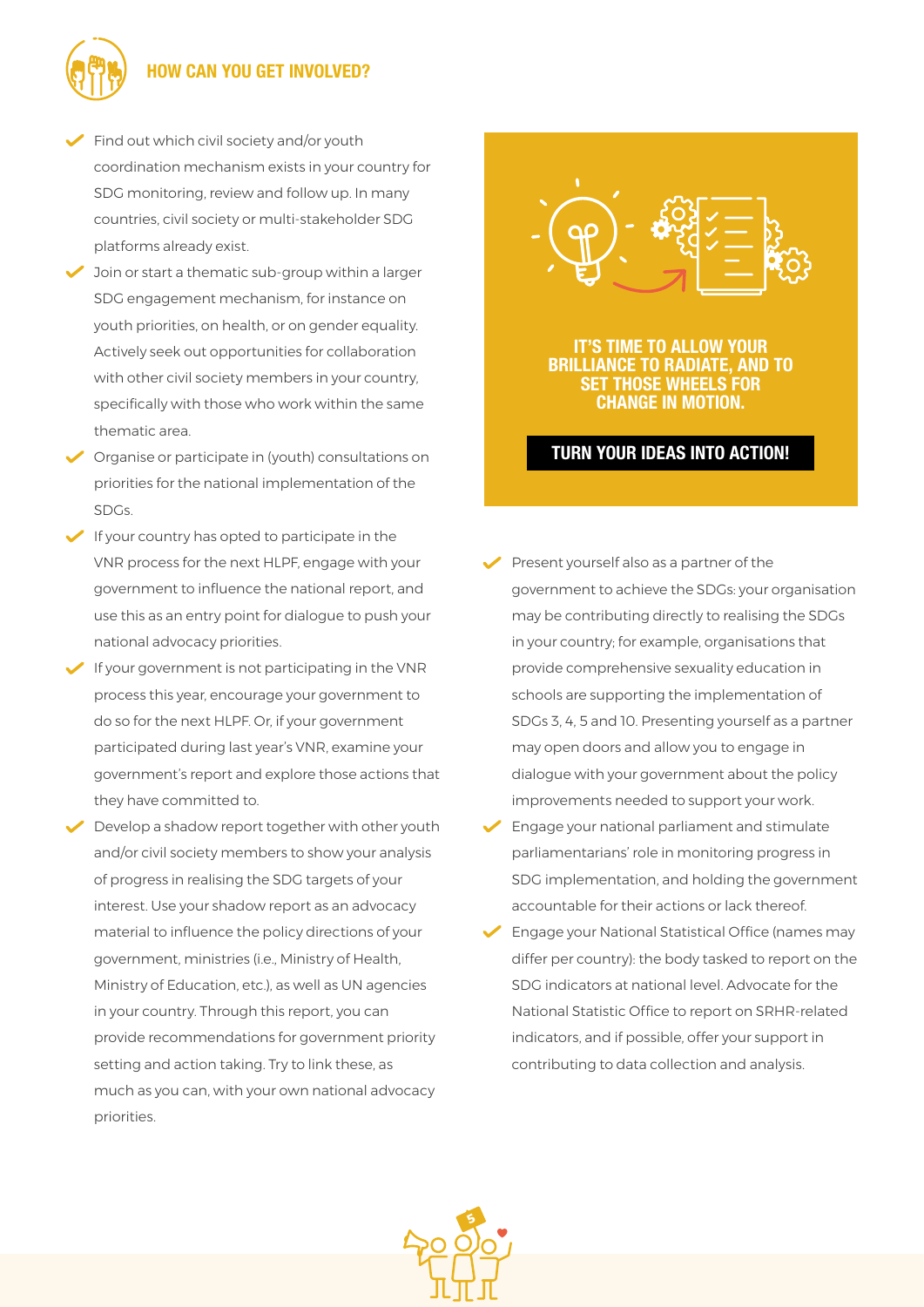

# **THE SDG ROADMAP OF ACCOUNTABILITY AND SOME SEXUAL AND REPRODUCTIVE HEALTH & RIGHTS 'ASKS'**

"KNOWLEDGE is POWER"! Familiarise yourself with the SDG roadmap of accountability to make the SDGs truly count. Remember… it all starts at home. That is, in your own country: where the SDGs are meant to be translated to concrete actions, including in the area of delivering to Sexual and Reproductive Health and Rights. Regional and global mechanisms are simply there to keep your government accountable, and to stimulate national changes.

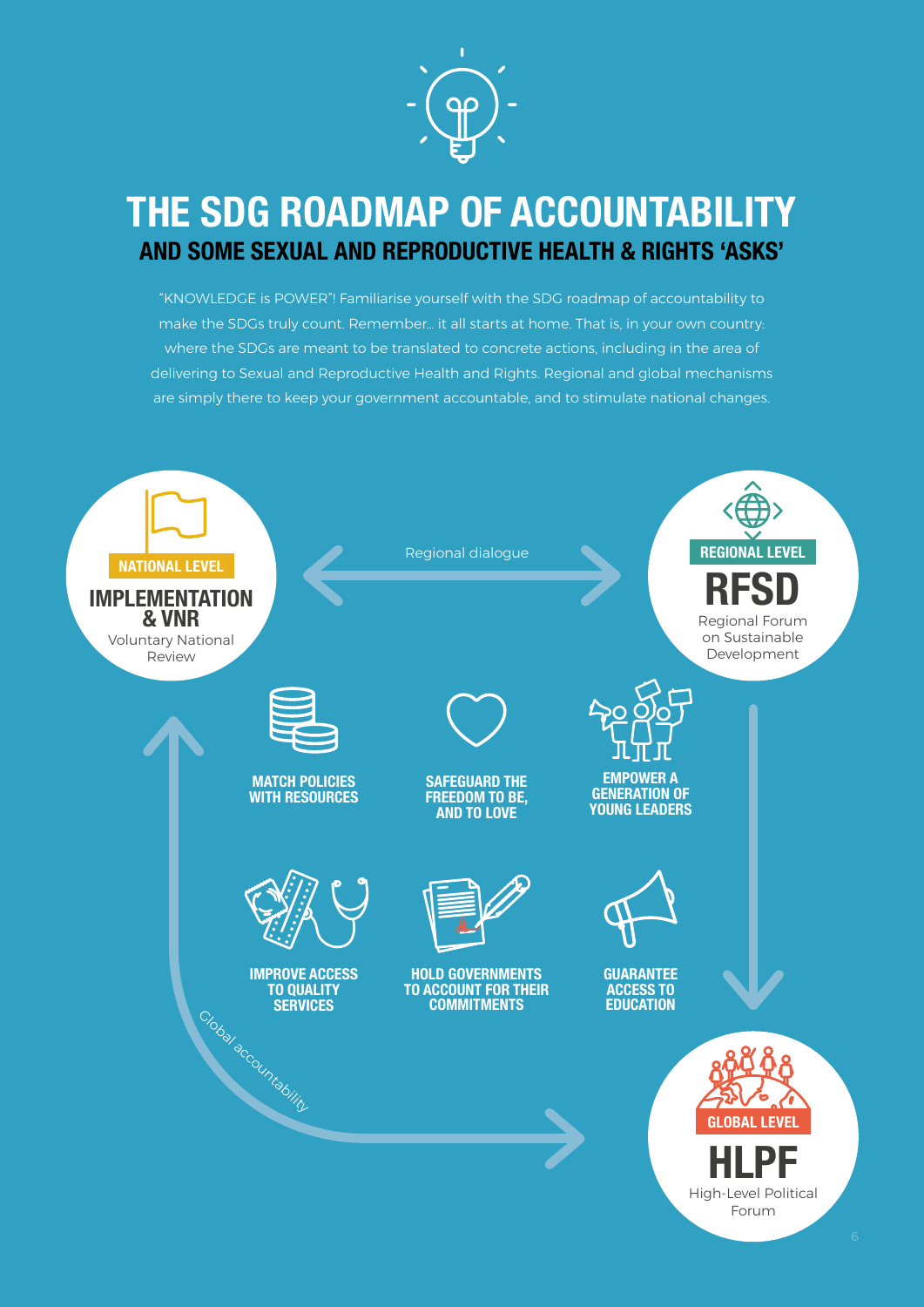

Every year, between April and May, each of the regional UN Commissions organises a Regional Forum on Sustainable Development (RFSD). The length, format and modalities of the Regional Forums differ so it is important for you to find out exactly how your own region's forum works, how civil society and youth engagement is organised, and how you can influence meeting outcomes.

Your own RFSD provides a space for regional dialogue between countries that often share a similar development context (economic, social, cultural). Therefore, the RFSD facilitates cross-learning and sharing. Compared to the High-Level Political Forum (HLPF), it is often a less crowded space. As such, it provides greater possibilities for civil society and young people engagement, as well as inter-governmental dialogue.

## **THE PRE-ASIA-PACIFIC FORUM ON SUSTAINABLE DEVELOPMENT (APFSD) YOUTH MEETING**

RHRN consortium member ARROW organised the first Pre-APFSD Youth Forum, in collaboration with the Youth Constituency of **[APRCEM](http://asiapacificrcem.org/about-rcem/what-is-the-rcem/)**, in March 2017.

The Forum brought together over 60 youth-led, youth-serving and youth-allied organisations. It provided a space to explore how youth issues, and young people can be meaningfully integrated into the SDG framework, paying attention to the global goals for review during the HLPF 2017. A special focus was given to young people from the Asia-Pacific countries that were participating in the VNRs.

The Forum resulted in a **[call to action](http://arrow.org.my/pre-apfsd-youth-forum-2017-asia-pacific-youth-call-action-sustainable-solutions-eradicate-poverty-promote-prosperity/)**, which was presented during the Civil Society Forum convened by APRCEM. Key messages were presented during the opening of the APFSD.

#### **DISCOVER YOUR REGIONAL UN COMMISSION**

Click on the green blocks for more information



# **HOW CAN YOU GET INVOLVED?**

- $\blacktriangleright$  The possibility to engage in the RFSD differs across regions. However, in most regions, civil society engagement mechanisms have been or are being set up. In the Asia-Pacific region, civil society mobilises for the Asia Pacific Regional CSO Engagement Mechanism (**[APRCEM](http://asiapacificrcem.org/)**): a pre-conference where common positions and recommendations for the **[APFSD](http://www.unescap.org/events/apfsd4)** are generated.
- Organise a side event, together with other (regional) civil society organisations or networks, and/or your government, to create a dialogue and discussion on youth and SRHR in your region. Focus on best practices and lessons learnt, as well as gaps and challenges. Engage with relevant UN agencies and influential governments in your region.
- Influence your government's statements and inputs to the RFSD, by working with them well in advance. Find out which ministry is in charge, and who will be attending the RFSD on behalf of your country. Organise a pre-meeting with your government's representative, and share your national shadow report and your key recommendations. Help your government to also identify examples of progress that they can showcase.

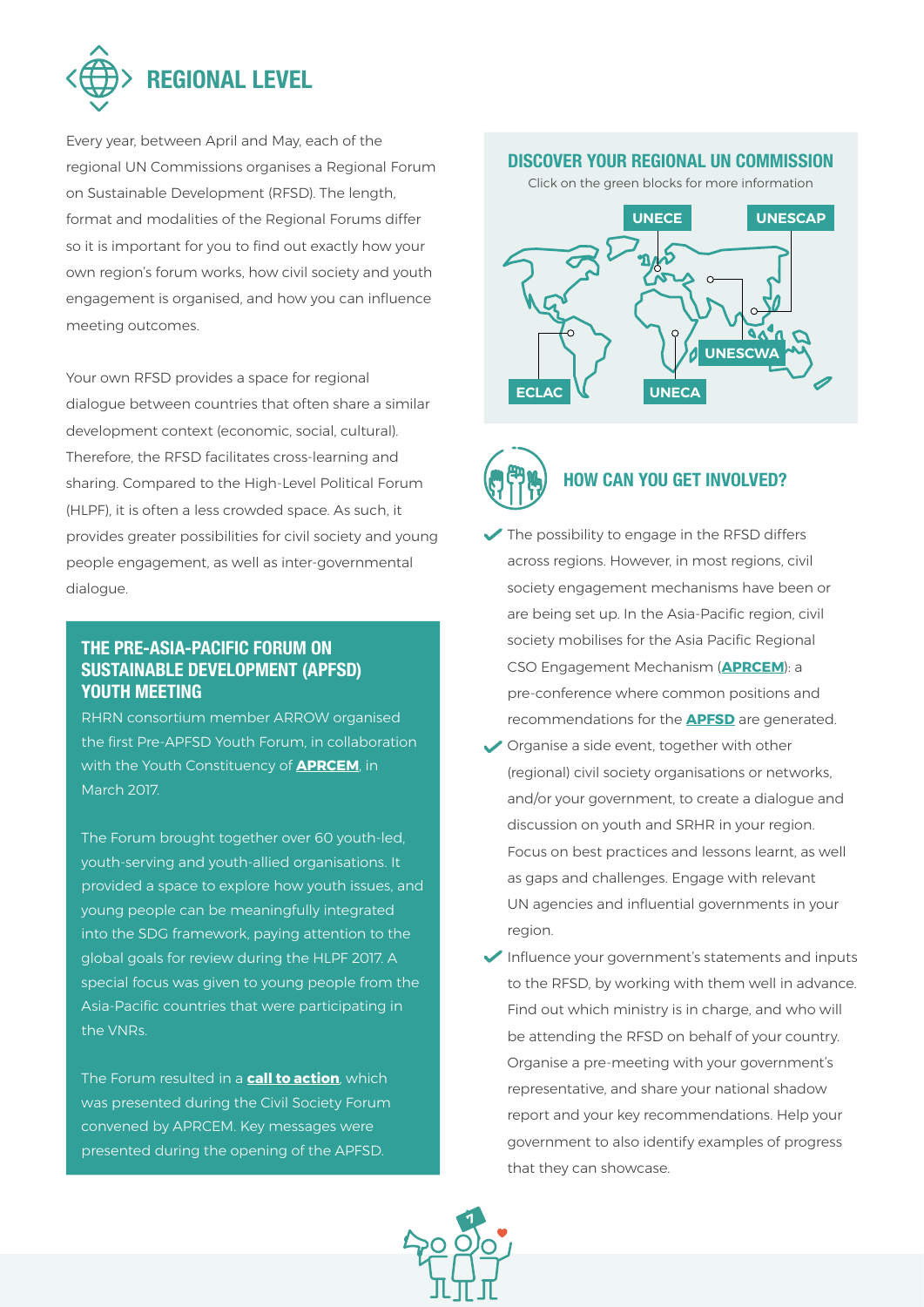

The High-Level Political Forum (HLPF) is the UN forum mandated with the task of global monitoring, followup and review of the 2030 Agenda on Sustainable Development and the SDGs. Like the Commission on the Status of Women (CSW) and the Commission on Population and Development (CPD), the HLPF meets yearly to discuss a pre-determined theme. The HLPF takes place at the UN Headquarters in New York, organised by the UN Economic and Social Council (ECOSOC), and runs for eight days in July. Every four years the HLPF also comes together under the UN General Assembly (UNGA) in September.

#### **HLPF YEARLY THEMES**

| <b>2016</b> Ensuring that no one is left behind |
|-------------------------------------------------|
| <b>2017</b> Eradicating poverty and promoting   |
| prosperity in a changing world                  |
| (Goals 1, 2, 3, 5, 9, and 14)                   |
| 2018 Transformation towards sustainable a       |

- Transformation towards sustainable and resilient societies (Goals 6, 7, 11, 12 and 15) **2018**
- Empowering people and ensuring **2019** inclusiveness and equality (Goals 4, 8, 10, 13 and 16)

#### **WHAT HAPPENS AT THE HLPF?**

At the HLPF, UN Member States, civil society, and other stakeholders (such as private businesses, universities, etc.) gather to share best practices, lessons learnt, experiences, as well as gaps and challenges in the implementation of the SDGs.

During the first week, a selection of five or six SDGs is reviewed in detail (see section titled, Secure Strategic Opportunities to Contribute to the Thematic Review Process on p.10). During these days, civil society can

give oral contributions to the discussions through the Major Group System (see p. 10). In addition to these review sessions the outcome documents of the five Regional Forums on Sustainable Development (RFSD) are presented. Throughout the HLPF, many side events are organised. These side events are mostly related to that year's theme and/or the SDGs under review, and are hosted by governments, civil society or others (separate or jointly). They can take the form of panels, expert discussions, presentations, exhibitions, film showing, etc. Most of the sessions (with the exception of side events) at the HLPF take place in plenary: this means that they are open for all HLPF attendees, and can be followed live and online via **[UN Web Tv](http://webtv.un.org/)**.

The last three days of the HLPF are known as 'the Ministerial Segment'. During this time Member States that have signed up for the Voluntary National Review (VNR) process are given the space to present their national report. Each country gets about 15 minutes to present, and afterwards, Member States and civil society have the (limited) possibility to ask questions.

Towards the end of the HLPF activities, UN Member States agree upon a 'Ministerial Declaration': an intergovernmental-negotiated text on the implementation of the SDGs. The Declaration focuses particularly on that year's HLPF theme, and the SDGs under review. Generally, this text is negotiated in advance of the HLPF, and adopted on the last day of the Ministerial Segment. When there are still contentious points within the text, it is possible that these remain open for negotiation during the HLPF itself. Nevertheless, the scope of civil society influence on the Ministerial Declaration during the HLPF is extremely limited.

This Ministerial Declaration can be a helpful advocacy tool, as it contains formal agreements that can be used to hold governments accountable for putting their words into action. On the other hand, the

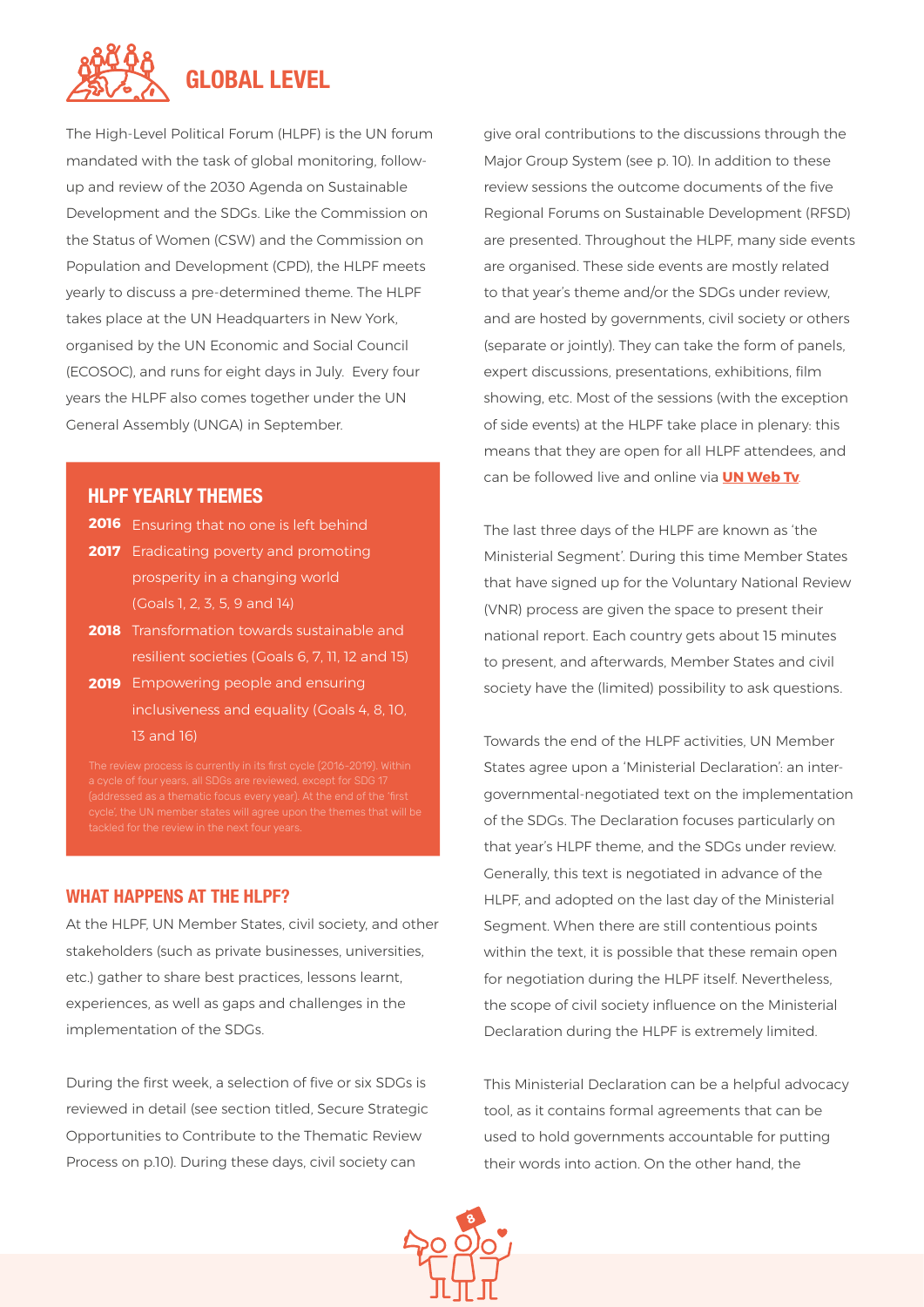importance of the Ministerial Declaration should not be overestimated: this is because Member States have already agreed upon and committed to the SDGs until 2030.

Because the negotiations are an inter-governmental process, your entry point to influence the Ministerial Declaration is primarily through your own government delegation: at least a month in advance of the HLPF, when the first draft of the text, also known as the zero draft, is released. If a delegation is willing to include your issues in their input for the negotiated text, you have a much higher chance of them making it into the Ministerial Declaration. Note that most countries negotiate as a member of blocks (e.g., European countries often negotiate as one EU block).

Another strategy is for you to engage through the Major Group System to maximise your advocacy efforts by undertaking coordinated, and as such, more effective actions.



**WE WON'T STOP UNTIL ALL YOUNG PEOPLE HAVE ACCESS TO QUALITY SEXUAL AND REPRODUCTIVE HEALTH SERVICES, AND THE INFORMATION THAT ALLOWS THEM TO MAKE INFORMED DECISIONS.**

#### **TOGETHER WE CAN MAKE CHANGE HAPPEN!**



**[VIEW THE UN'S 90-SECOND VIDEO ON THE HIGH-LEVEL](https://www.youtube.com/watch?v=hAcYYI4VhUg)  POLITICAL FORUM SDG REVIEW PROCESS!**



# **HOW CAN YOU GET INVOLVED?**

- To make optimal use of the HLPF space, start by taking meaningful action at national level. Prepare for the HLPF way in advance; at home, with your own peers, or by engaging with your government on the monitor, follow-up and review of SDG national implementation in your country.
- $\blacktriangleright$  Find out who will represent your government delegation at the HLPF. Meet with your representatives in advance to orient yourself with the priorities they are presenting. Consider pitching your national advocacy priorities. Also, reach out to representatives of your country's Permanent Mission in New York, as they are likely to represent your country during the negotiations on the Ministerial Declaration.
- Provide your government, including your Permanent Mission in New York, with language input on the zero draft of the Ministerial Declaration upon its release (usually in May/June), and during actual HLPF negotiations.
- $\triangleright$  Connect and engage actively in HLPF preparations through one of the Major Groups, well in advance of the HLPF. The Major Groups often organise preparatory calls with their members in the runup to the HLPF to prepare joint positions, shadow reports, and written and oral statements. They also organise face-to-face meetings during the HLPF.

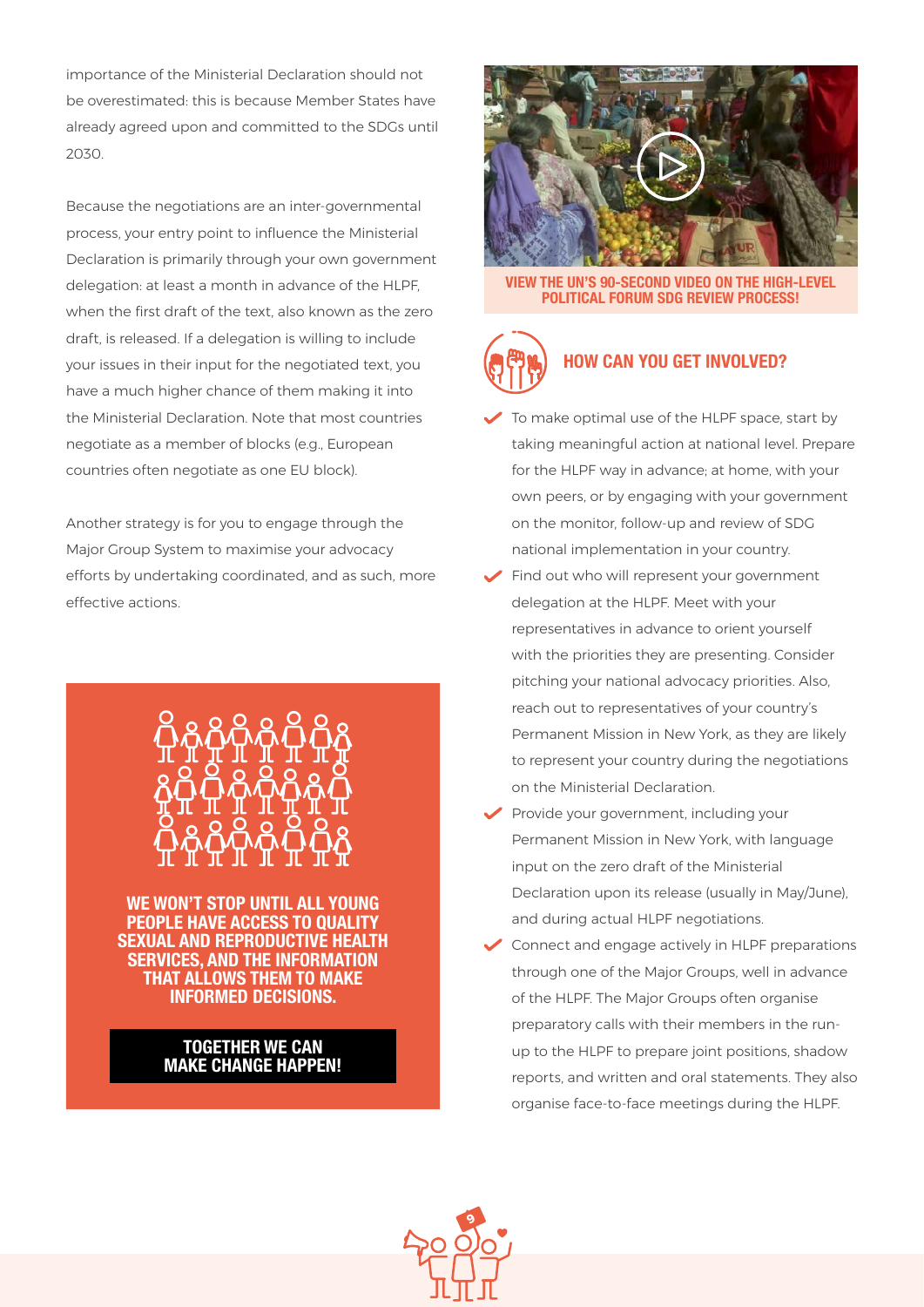### **TAKE COORDINATED ACTIONS THROUGH THE MAJOR GROUPS**

Sustainable and inclusive development requires the active participation of all sectors of society. For this reason, nine **[Major Groups](https://sustainabledevelopment.un.org/aboutmajorgroups.html)** were set up in 1992 to facilitate the engagement of different sectors at the UN. The Major Groups represent nine sectors of society: women, children and youth, indigenous peoples, nongovernmental organisations, local authorities, workers and trade unions, business and industry, scientific and technological communities, and farmers.

## **WOMEN'S MAJOR GROUP (WMG)**

The official Major Group for civil society and activists that advocates for gender equality and women's rights, including Sexual and Reproductive Health and Rights, is the Women's Major Group (WMG). Communication and advocacy preparations are organised through the WMG's e-mail list. Register now to actively contribute to the discussions and information exchange, and to get the opportunity to participate in conference calls. Before and during the HLPF, the WMG comes together regularly to agree on joint strategies and next actions.

## **MAJOR GROUP OF CHILDREN AND YOUTH**

The official Major Group for people under the age of 30, the Major Group for Children and Youth (MGCY), strives to represent the voices of children and youth from around the world at the UN. The MGCY has different internal working groups to manage internal and procedural matters, and external working groups to facilitate children and young people's input into UN processes, such as the HLPF. Its functions also include capacity building and the empowerment of children and youth.

If you want to pose a question, or read a statement during the HLPF, you will have to coordinate with the relevant Major Group. If you are an advocate of SRHR and gender equality, and/or meaningful youth participation, the most important Major Groups for your cause/s are the Women's Major Group (WMG) and the Major Group for Children and Youth (MGCY).

## **SECURE STRATEGIC OPPORTUNITIES TO CONTRIBUTE TO THE THEMATIC REVIEW PROCESS**

Every year, a sub-set of five to six SDGs is reviewed intensively. Technical UN agencies prepare for the thematic review of the Global Goals relevant to their own scope of work.

The World Health Organization (WHO) prepares the annual thematic report of SDG 3 (also covering SRHRrelevant target 3.7 and linkage with 5.6), and provides a statistical analysis of SDG 3 and other health-related indicators. Before the actual dates of the HLPF (July), thematic progress on SDG 3 is already discussed during the World Health Assembly in May. This takes place in Geneva.

For SDG 5, and to ensure that an intersectional assessment of the status of and progress in realising gender equality is undertaken, UN Women takes on the lead.

Due to the cross-cutting importance of its work, the United Nations Population Fund (UNFPA) provides input on SDG targets 3.7 and 5.6; both of which pertain to Sexual and Reproductive Health and Rights.

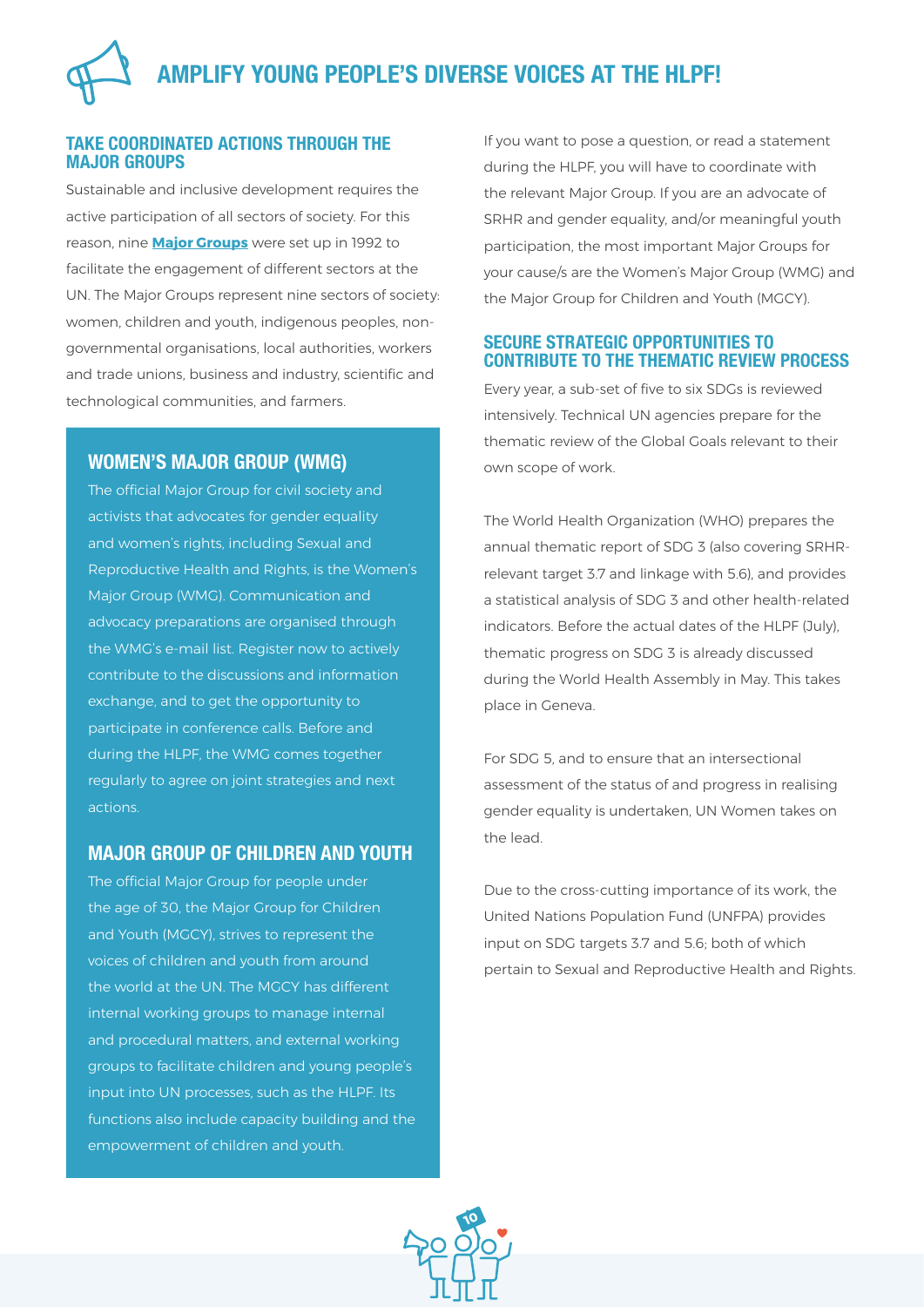The thematic review process provides you with an opportunity to engage governments, civil society, young people and other stakeholders in more indepth discussions on, for instance, SDGs 3 and 5, and SRHR in particular. There are plenty opportunities to organise side events at the RFSD in your region, or during the HLPF, to gather more support for Sexual and Reproductive Health and Rights. As such, these processes offer a great avenue to influence the debates around goals or targets of your interest, share best practices, lessons learnt, gaps and challenges.



# **HOW CAN YOU GET INVOLVED?**

- Co-write a thematic shadow report with civil society or youth networks at global level, and share this with the relevant UN Agency that works on your theme, such as WHO for Health, UNFPA for SRHR, UN Women for gender equality, etc.
- During your region's RFSD, work within the civil society engagement mechanism to influence statements on the themes under review.
- $\blacktriangleright$  During the HLPF, you can do the same. But make sure you link up with the Women's Major Group or the Major Group on Children and Youth.
- $\triangleright$  Consider organising a side event on the theme under review during the RFSD and the HLPF. Invite prominent stakeholders as speakers to share best practices, lessons learnt, gaps and challenges on particular SDGs or targets (for instance SDG 3.7 and 5.6).

#### **TOGETHER WE CAN MAKE CHANGE HAPPEN!**

The 2030 Agenda and the 17 SDGs offer a wide-range of opportunities to reform policy, legal and financial frameworks at national, regional and global levels. The far-reaching commitments enshrined by the 2030 Agenda, and adopted by the world's leaders and heads of state, offer the promise of equitable and sustainable transformations.

The framework is there. The commitments captured on paper. Now it is up to us to be vigilant, and to remind our governments of the commitments they have made to achieve before 2030.

You can claim your space at the decision-making table, and make a stand for youth-friendly SRHR policies, laws, and investments. Sustainable development can only be realised if we bring out the full potential of young people, and make sure their rights are fulfilled.



#### **ENGAGE MEANINGFULLY WITH RHRN PROGRAMME RESOURCES!**

Click on the digital resources below.

**Commission on Population and [Development](https://www.docdroid.net/YJ8PiIr/cpd-def-digital.pdf) [Commission on the Status of Women](https://www.docdroid.net/OkaM6yI/csw-factsheet-final-version.pdf) [Empowering Youth Voices: A Guide to](http://www.dance4life.nl/uitnodiging/uploads/empowering-youth-voices.pdf)  [Supporting New Advocates](http://www.dance4life.nl/uitnodiging/uploads/empowering-youth-voices.pdf) [Human Rights Commission](https://www.docdroid.net/e1g2SAy/hrc-factsheet-digitalfinal2.pdf) [Making Each Voice Count! A Toolkit for](http://www.dance4life.nl/uitnodiging/uploads/youth-consultation-toolkit.pdf) [Young People Running Consultations](http://www.dance4life.nl/uitnodiging/uploads/youth-consultation-toolkit.pdf) [SRHR Language: A Glossary](https://choiceforyouth.org/srhr/) [So, You're Going to the UN!'](https://www.docdroid.net/GnLdq2V/advocateattheun-def.pdf) [The Advocate's Guide to UN Language](https://choiceforyouth.org/app/uploads/2017/10/UN-Language-Tool-2017.pdf)**